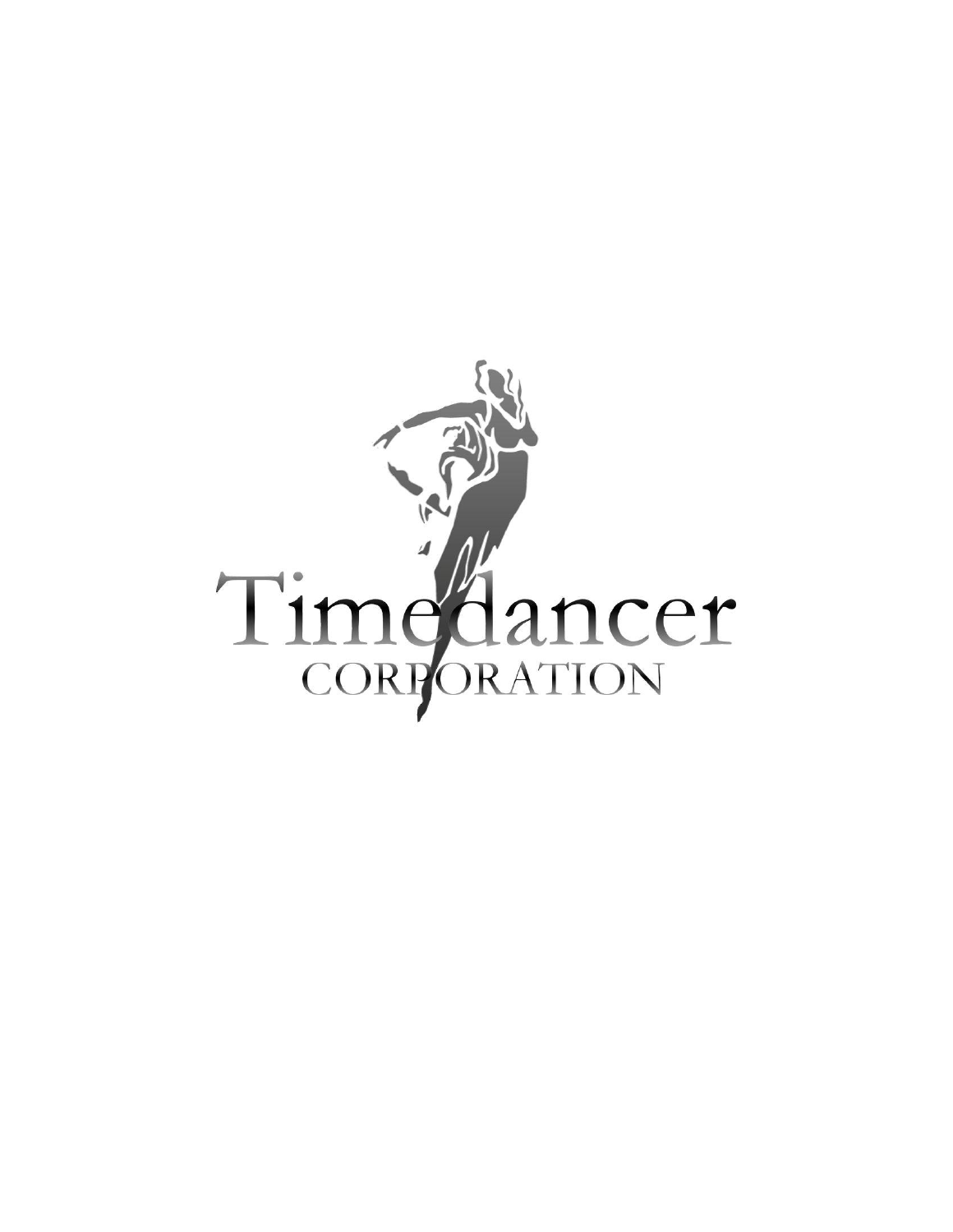### **TIMEDANCER, AN INTERACTIVE CROSS-MEDIA APP, HAS ARRIVED ON WINDOWS PHONE 7**

### **10<sup>h</sup>November 2010 – For immediate release**

Chaos Created is pleased to announce the immediate availability of Timedancer for Windows Phone 7 devices, worldwide.

Timedancer is a new interactive experience which marries the excitement of great episodic television with the thrill of "point and click" gaming. Creators Arivind Abraham and Ali Maggs, have worked with Microsoft to bring a whole new format to the world of mobile entertainment, exclusively on Windows Phone 7.

Set in the near future, Timedancer chronicles the lives of Vivien, Tempus, Ben, Kazuo and Adam, each of whom have their own agendas, but whose fates are intertwined across the fabric of time and space by the mysterious Timedancer Corporation.

Under the guise of developing time travel for philanthropic reasons, the corporation's illusive CEO, Tempus, harbours sinister intentions of his own to eventually monetise and politicise time travel technology for his own profit and means.

Hoping to uncover the truth, Vivien, a timedancer, has gone rogue. With the help of a woman named Kazuo and the alpha timedancer, Adam, she aims to take both Tempus and the Timedancer Corporation down.

The game is designed as a "5-episode season", which has a complete story arc which the user will piece together over the course of the series. Using a combination of live action video, animation and explorative elements, Timedancer brings a whole new level of gaming to the Windows Phone 7 platform, making the most of Windows Phone technologies.

It is available from today through the Windows Phone Marketplace, accessible through the devices (categorized under games > Action and Adventure) and through the Zune desktop client [\(http://social.zune.net/redirect?type=phoneApp&id=f1fb2806-2ad6-df11-a844-00237de2db9e\)](http://social.zune.net/redirect?type=phoneApp&id=f1fb2806-2ad6-df11-a844-00237de2db9e).

We will be making an announcement about future episodes in the near future.

For review copies and press materials, please contact us using our details below.

For more information please visit [www.timedancercorp.com.](http://www.timedancercorp.com/)

For further press enquiries, contact Chaos Created at: [http://www.chaoscreated.com](http://www.chaoscreated.com/) [email@chaoscreated.com](http://www.chaoscreated.com/) 51 Newfoundland Way, Portishead, Bristol, BS20 7FP 0845 299 0714 (+44 845 299 0714)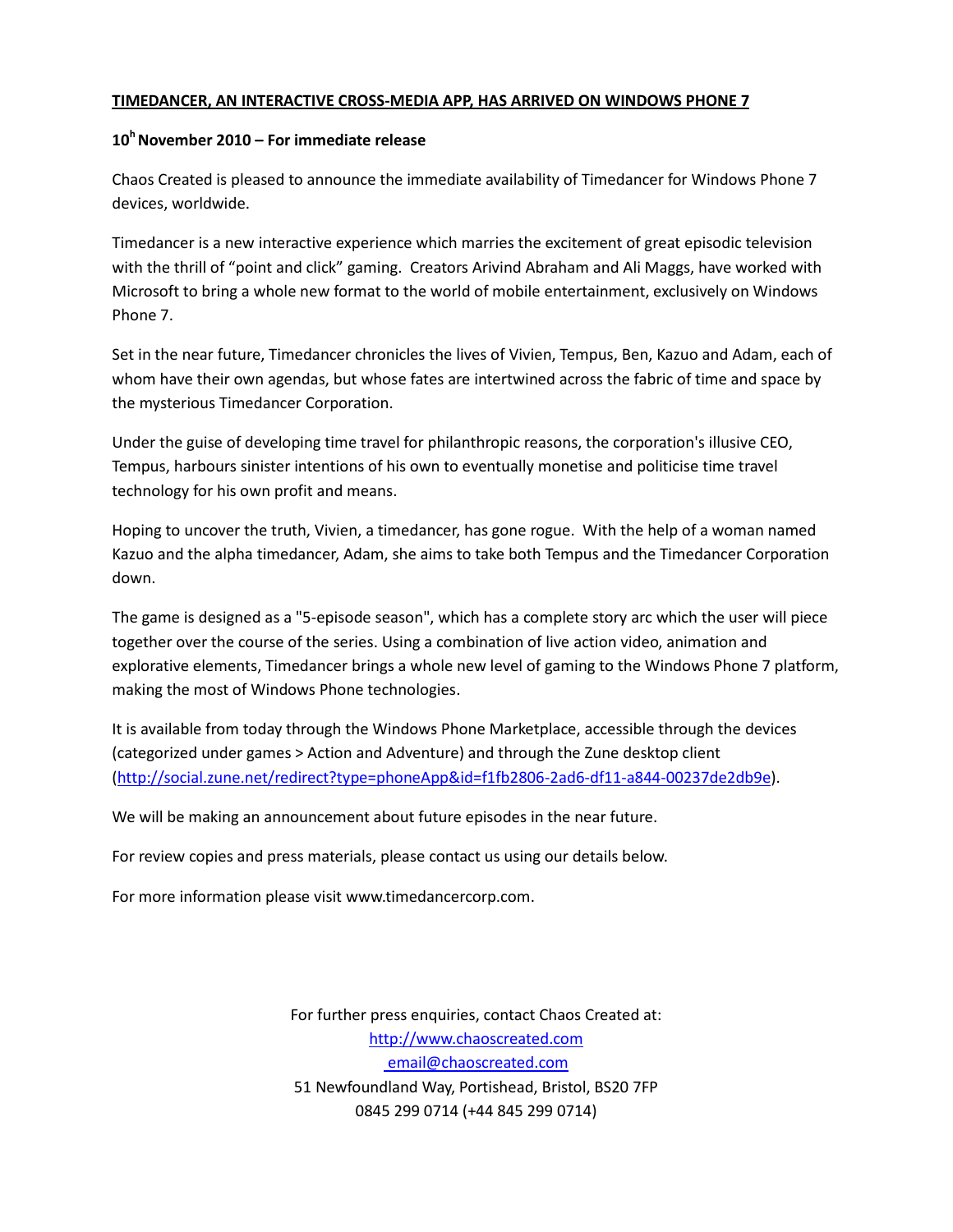

Whilst they were in university, Arivind Abraham and Ali Maggs constantly talked about blurring the lines between gaming and film and how they would execute it. At the time, the technology available to them rendered it near impossible to fulfil the vision they had in mind- however, the arrival of the smartphone and now the Windows Phone 7 platform has changed all that.

Drawing on their backgrounds as indie filmmakers and their love for the work of guys like JJ Abrams and Joss Whedon, Ali & Arivind began work on *Timedancer*, combining the traditions of episodic TV and a scifi themed plot with the mechanics of "point and click" gaming. The mobile platform provided a means to circumvent the sheer impossibility for young filmmakers to get a TV series launched via mainstream distribution models, with the app store serving as a whole new base to release episodic content.

**ARIVIND ABRAHAM** started making short films at the age of 16 because he loved telling stories and was rubbish at drawing. Born in Greenwich, London, he spent the formative years of 4 to 18 in Kuala Lumpur, Malaysia. He then returned to England, going to university in Bristol before settling in London.

Arivind is a founding partner of both Perantauan Pictures in Malaysia and Befour Film in the UK, and currently develops projects for both these companies as well as other independent commissions. He made his feature film debut with Malaysian youth drama *S'kali* in 2006. In 2008 he shot his second and third features back to back- first the psychological thriller *5:13*, followed by the road trip drama *The Joshua Tapes* with co-director Lim Benji.

**ALI MAGGS** began programming at the age of 16, developing add-ons for the *Creatures* series of PC games. Since then he's taught himself how to programme in many languages across a variety of platforms. He graduated from the University of West of England with a first, where he specialised in film editing alongside interactive experiences.

Since finishing university he has worked on mobile apps, programmed educational software for interactive whiteboards in primary schools and coded and designed websites for a wide range of clients. Ali has also edited three feature films, two of which are due for release in late 2010. *Timedancer* marks his first opportunity to combine all of his skills in one cross-media application. He lives in Portishead, just outside of Bristol in the UK.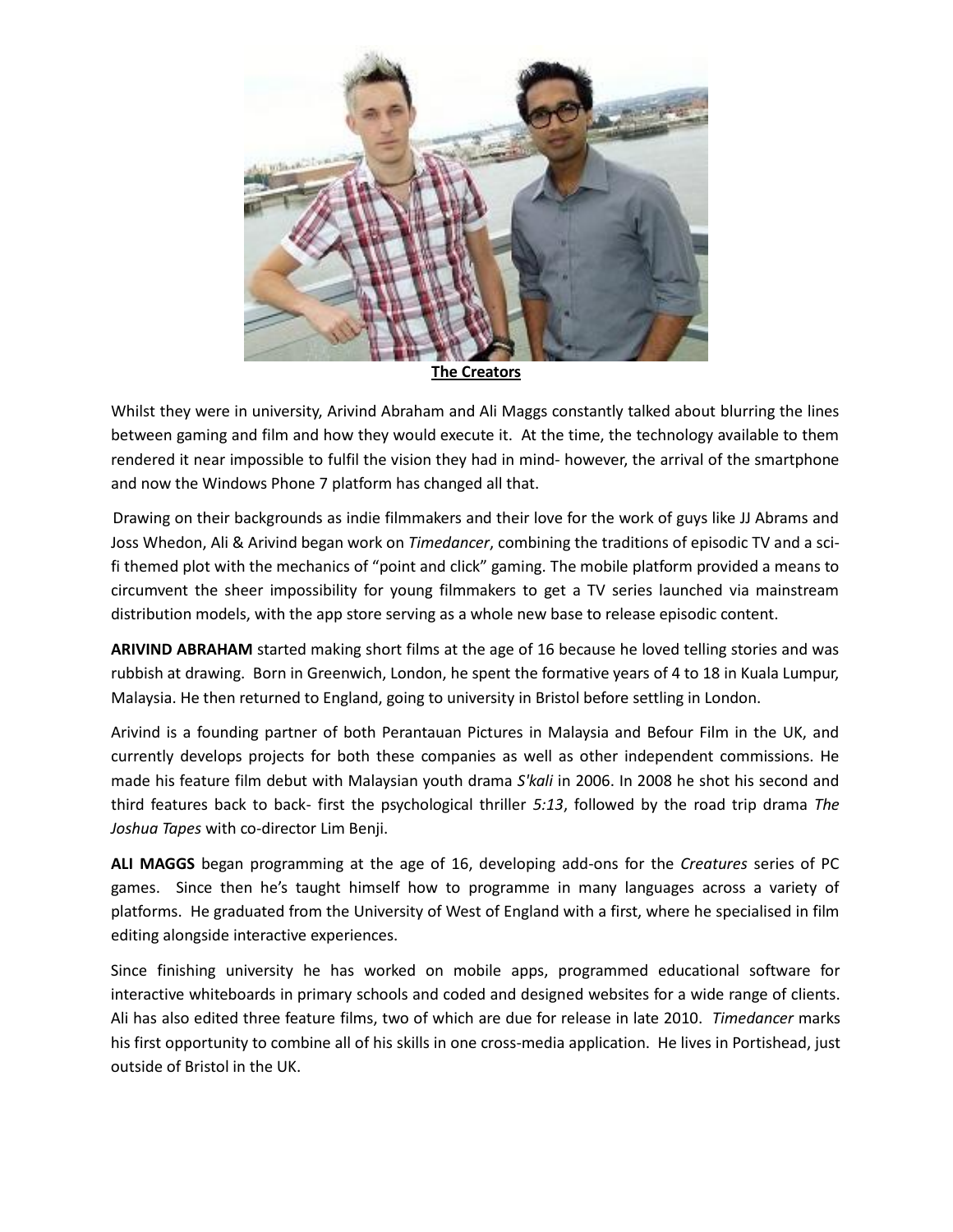# **CAST** *(In alphabetical order)*



## **Ashley Gerlach-** *Ben*

Ashley trained at Manchester Metropolitan University. To date he has featured as Jedda Atkins in *The Bill* and as Denzil in the BBC's *Rock & Chips*. Professional theatre credits include *Naked Soldiers, Mogadishu, Touched* and *Herons,* whilst during training he has also appeared in *Harvest, The Wedding Party, Mary Stuart* and *Gut Girls.*

# **Ffion Jolly-** *Kazuo*

Ffion trained at the Bristol Old Vic. Her theatre credits include Miranda in *The Tempest*, Hermia in *A Midsummer Night's Dream*, Desdemona in *Othello*, Margaret in *Henry VI Part 1*, Julia in *Cock-A-Doodle-Dandy*, *The Ambiguity of Dreams*, *Such Devoted Sisters*, *I-Pod, Do You?*, *Pig In The Middle, Hanging Around, Public Display of Affection* and *The Gift.*





### **John Moraitis-** *Adam*

A native New Yorker, John trained at the Actors Studio and recently performed in *Six Degrees of Separation* at the Old Vic and *A View From the Bridge* on the West End. Other theatre credits include *Julius Caesar, An Enemy of the People, Merchant of Venice, One Flew Over the Cuckoo's Nest, Crocodile Seeking Refuge* and *Welcome to Ramallah.* His extensive TV/film work includes *Law & Order, NYPD Blue* and Channel 4's *NY-LON,* as well as Hollywood features such as *United 93,* Martin Scorsese's *Goodfellas, Booty Call, A Bunch of Amateurs* and *Where The Truth Lies*. John also frequently does radio and voiceover work.

# **Stephen Scott-** *Tempus*

An award-winning stage actor, Stephen has appeared in the West End, the Royal Albert Hall and as a member of the renowned Glasgow Citizens Theatre Company. Stephen's film and television work has included the BAFTA winning *Care* for the BBC, *A Way of Life, Murphy's Law*, *The Bill*, *Casualty* and more recently the drama series *Crash* from the creators of *Life on Mars* and *I Shouldn't Be Alive.*





### **Samantha Tan-** *Vivien*

Born and raised in Malaysia, Samantha graduated with a first class from the London Studio Centre. In 2008 she made her West End debut in the original London cast of *High School Musical*, as well as starring in her first feature film *5:13*. Other work includes *The King & I* at the Royal Albert Hall, *Carmen* at the O2 Arena, the BRIT Awards 2009 and various TV/print commercials including Terry's Chocolate Orange, Virgin Mobile, Sky Movies, Nokia, Sony Bravia and Lush. For more information visit [www.samanthatan.co.uk.](http://www.samanthatan.co.uk/)